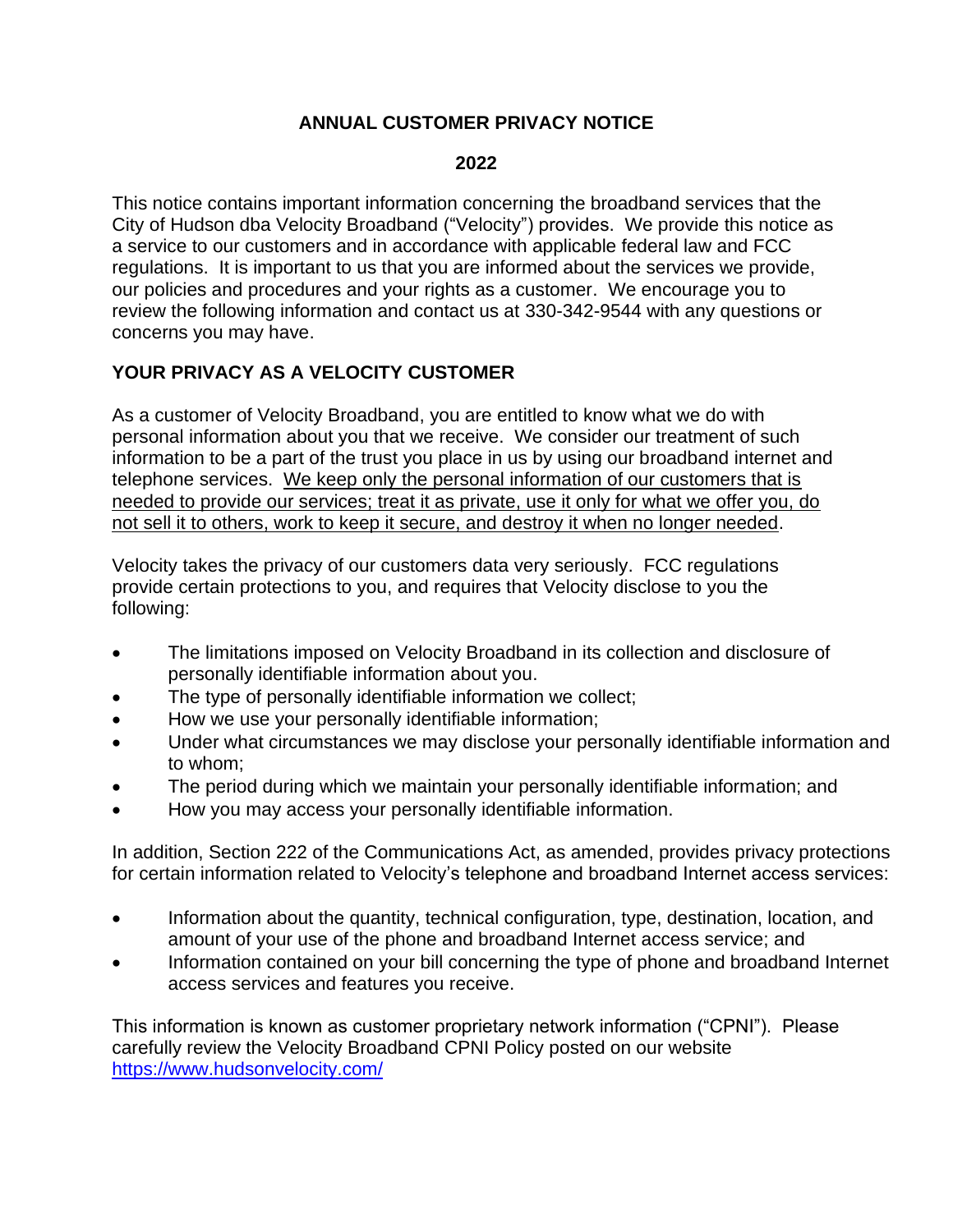**Personally identifiable subscriber information; restrictions on access.** To provide our services, we collect and maintain personally identifiable information concerning customers. That information may include name, address, phone number, social security number, driver's license number, billing records, service maintenance and repair records, premium service subscription information, marketing information, and customer complaints. Except as indicated below under "Disclosure prohibited; exceptions" below, all personally identifiable information is used for the normal business purpose of offering and providing service to you. Only persons authorized by us may access this information. Persons authorized to access customer information include our employees and sales agents, billing and collections services, accountants, and other businesses that provide products and services to the City of Hudson and Velocity Broadband that have a direct connection to your information, such as billing software, telecom partner, technical support partners. These persons may access customer information on a regular basis. We maintain certain customer information for as long as we provide service to a customer and for a commercially reasonable time thereafter. Other customer information is periodically destroyed.

**Disclosure prohibited; exceptions.** Federal law prohibits the disclosure of your personally identifiable subscriber information without your consent, except under the following circumstances:

**Business activities.** We may disclose customer information in order to conduct business activities related to telecom or internet or other service.

**Unauthorized reception of services.** We may disclose customer information in order to detect unauthorized reception of our services.

**Names and addresses to third parties.** We may disclose names and addresses to third parties for the purposes of mailing lists, charities, and direct mail marketing, unless you notify us in writing that you do not wish us to disclose it. You may write us at any time with this request. No such disclosure may reveal directly or indirectly the internet services you view or other transactions you make.

**Court order.** We must disclose personally identifiable information without your consent if we are required to do so by a court order. If we are served with a court order requiring disclosure or your subscription, internet, or telecom information, we will promptly inform you before releasing any information. You will then have an opportunity to contest the order.

**Law enforcement request.** We may also disclose personally identifiable information without your consent when requested by law enforcement under certain circumstances.

**Customer rights.** As a customer, you may review your personal information maintained by us by contacting us and making an appointment to meet at our office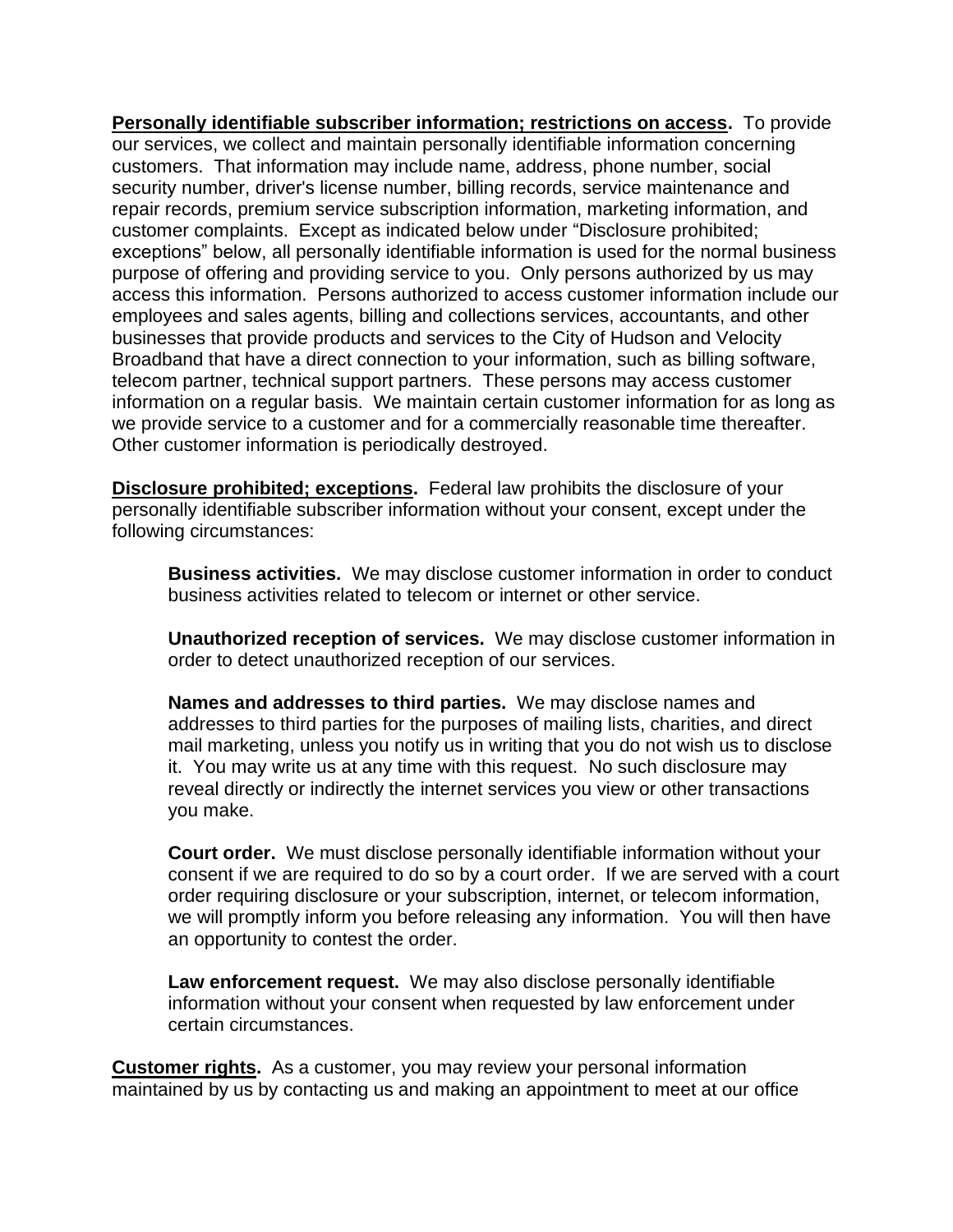during normal business hours. We will need a reasonable amount of time to collect the information and remove any references to other customers. You may request correction of any errors in personal information that we collect or maintain pertaining to you. You have the right under federal law to enforce your subscription privacy rights through a civil action in federal district court.

**Communications preferences/opt-out.** Subscribers who do not wish to receive marketing materials, phone calls, emails or direct mail may notify Velocity Broadband at any time. You may also prohibit our permitted disclosure of your information to third parties (except as otherwise required by legal process or applicable law) by notifying us in writing. You may opt-out of receiving marketing communications by telephone by notifying the calling party that you wish to opt-out. You may also opt-out of such calls by sending a request in writing to the address below.

## **CUSTOMER SERVICE**

**Complaint procedures.** At Velocity Broadband, providing high-quality customer care and technical service is our top priority. We endeavor to resolve any complaints concerning any Velocity services as soon as possible. Please use the following procedures to help us resolve your complaints:

- 1. Contact our Customer Service group at 330-342-9544. An answering service may take your message after our normal business hours.
- 2. During our normal business hours, you may speak with a Customer Service Representative (CSR). Our CSR will attempt to determine the nature of the problem. If the problem cannot be resolved over the phone, the CSR will schedule a Service Technician to visit your home or business, usually by the next business day.
- 3. If you do not call during our normal business hours, leave a complete message with the answering service. Please leave your name, address, work and home telephone numbers and a brief description of the nature of the problem. When possible, a Service Technician will be dispatched by the next business day to fix the problem. In other cases, the answering service will forward the message to our office, and we will contact you as soon as we are able, usually during normal business hours.
- 4. Emergencies such as fallen trees or utility poles, violent storms or very cold weather may interfere with our services. We promptly dispatch our crews to correct any emergency. Please keep in mind that some emergency situations may affect a large service area, and it may take several days to resume full service to the entire area.
- 5. We maintain complaint records for at least one year. Those records are available for inspection by the applicable state authorities and the FCC during that time.